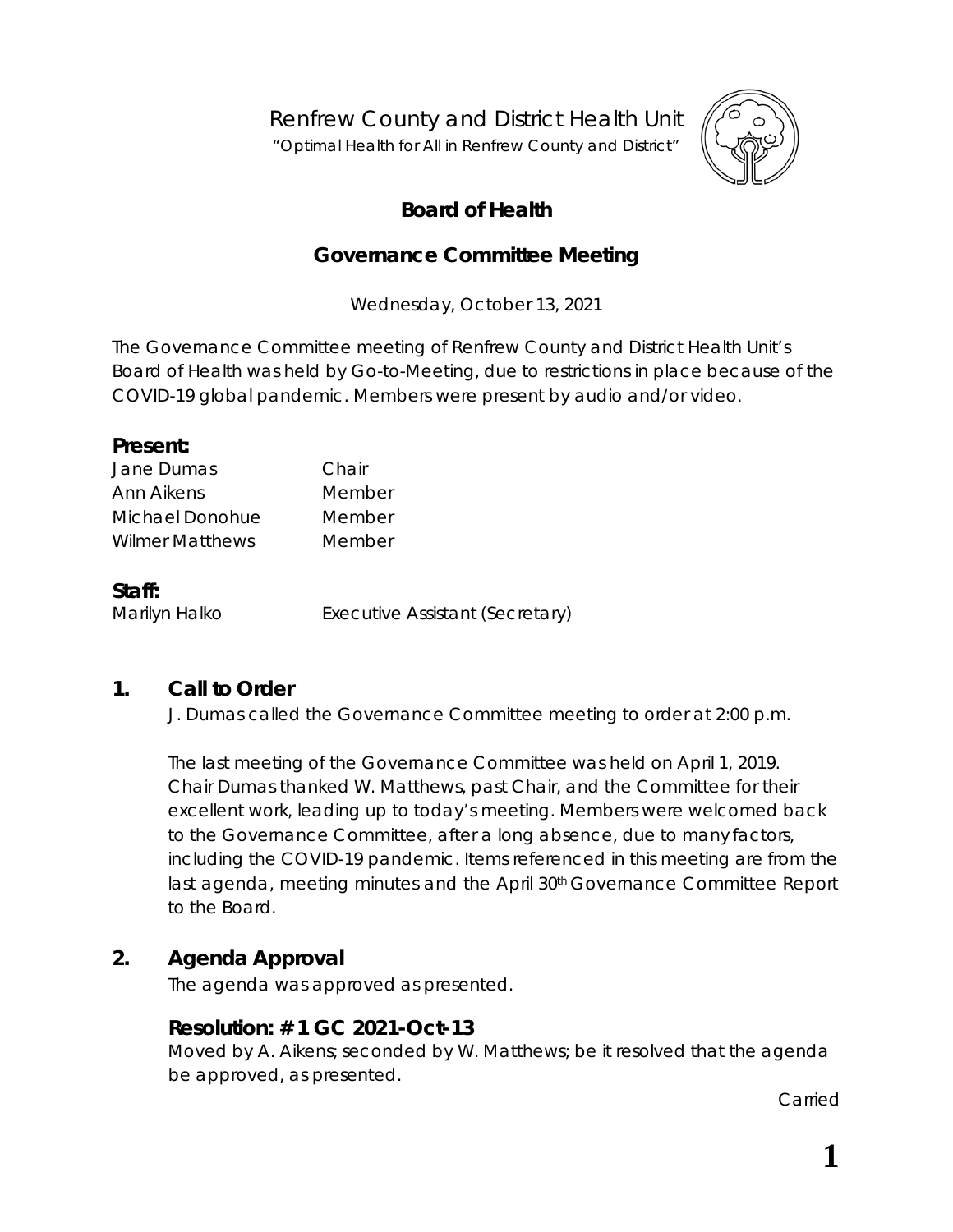# **3. Declaration of Conflict of Interest**

There were no declarations of conflict of interest.

#### **4. Delegations**

There were no delegations.

# **5. Governance Committee Meeting Minutes (Approval)**

The Committee approved the meeting minutes for Monday, April 1, 2019.

#### **Resolution: # 2 GC 2021-Oct-13**

Moved by W. Matthews; seconded by A. Aikens; be it resolved that the Governance Committee approve the meeting minutes from Monday, April 1, 2019, as presented.

Carried

#### **6. Business Arising**

- a. *[Truth and Reconciliation Commission of Canada—Calls to Action](https://www2.gov.bc.ca/assets/gov/british-columbians-our-governments/indigenous-people/aboriginal-peoples-documents/calls_to_action_english2.pdf)*—status update The Secretary will circulate to Committee Members.
- b. Retention By-Law—status update Chair A. Aikens will check the progress of the RCDHU retention by-law with H. Daly.
- c. Board Code of Conduct—status update W. Matthews will contact Erwin Samo, at the Public Appointments, Agency Coordination & Corporate Initiatives Unit, for a Code of Conduct for provincially appointed Board Members.
- d. *[Standing Committees Performance Report 2019](https://www.rcdhu.com/wp-content/uploads/2019/02/Standing-Committees-Performance-Outcomes-Resources.pdf)*—status update The Committee will review the tool before re-implementing its use.
- e. Action List—Regular BoH—2021-Jun-29 The Committee reviewed the *[Action](https://www.rcdhu.com/wp-content/uploads/2021/11/06.-a.-Action-List-Regular-Board-Meeting-2021-Jun-29-1.pdf) List*.

#### **7. Correspondence**

None

#### **8. Staff Reports**

None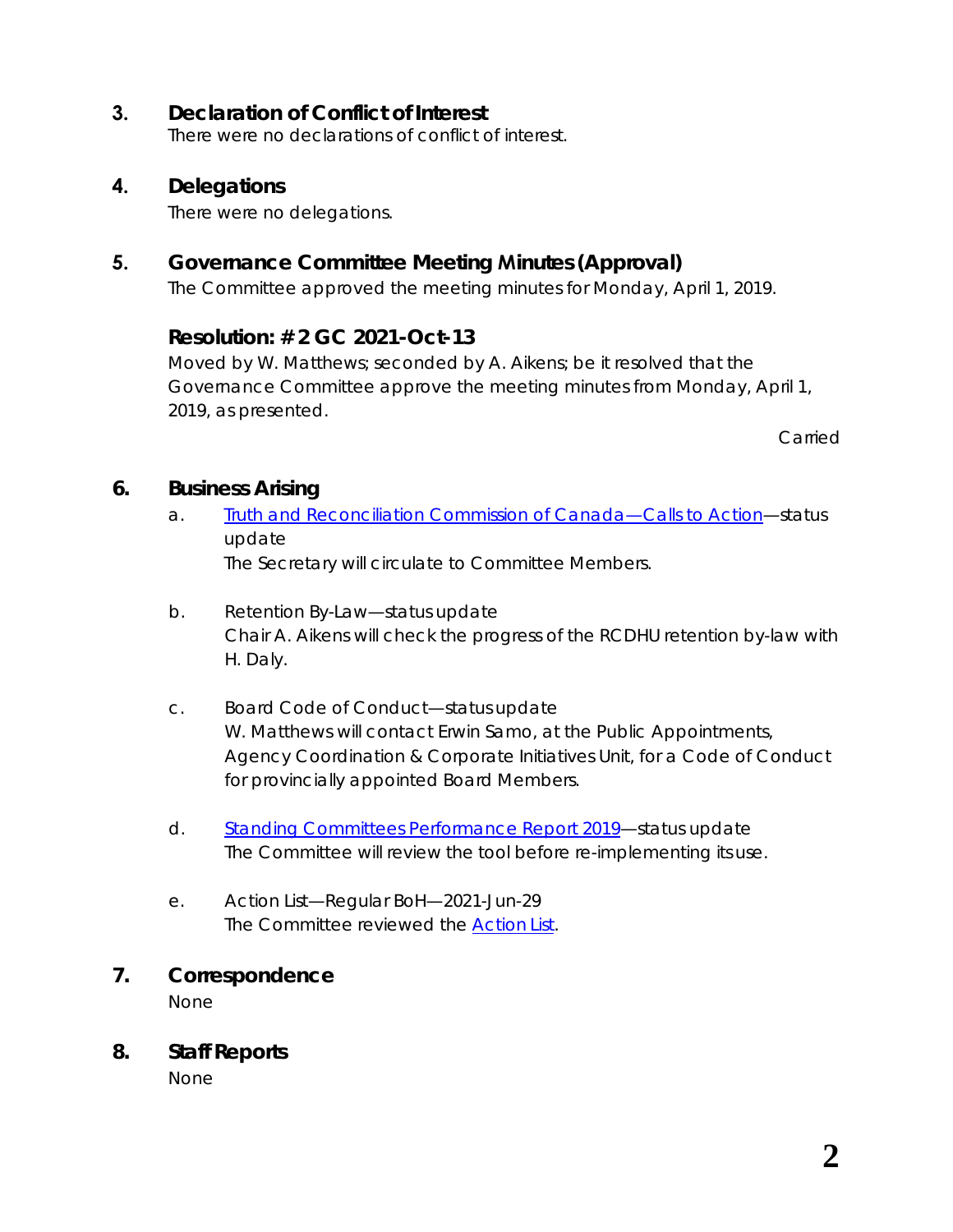### **9. Board Committee Reports**

None

**10. By-Laws**

None

### **11. New Business**

- a. Composition of the Board
	- *i. [OIC—Joanne](https://www.rcdhu.com/wp-content/uploads/2021/11/11.-a.-i.-OIC-Joanne-King.pdf) King*

Ann Aikens will ask Chair P. Emon to call a Striking Committee meeting prior to the next Regular Board meeting, on 2021-Oct-26, at 9:30 a.m., to assign J. King to a Board committee.

ii. Board Succession Plan

The Committee discussed the end-of-term appointments of two provincially appointed Board representatives—J. M. du Manoir (2021-Dec-31) and C. Watt (2022-Mar-31). A. Aikens will follow up with the Members.

The Committee discussed that if a new public appointment vacancy occurs efforts should be made to recruit a member from the Indigenous community.

b. Review of Procedural By-Law

At the next meeting, scheduled for November 17, 2021, the Committee will start to review and revise *Procedural By-Law 2018-02*.

The existing list of proposed changes and lessons learned from COVID-19 will be part of the review.

c. Board Retreat

The Committee discussed deferring the Board Retreat to the second quarter of 2022, to allow for face-to-face attendance once COVID-19 restrictions have been removed.

# **Resolution: # 3 GC 2021-Oct-13**

Moved by A. Aikens; seconded by W. Matthews; be it resolved that the Governance Committee recommend to the Board that the board retreat be deferred to the second quarter of 2022, to allow for in-person attendance by Members.

Carried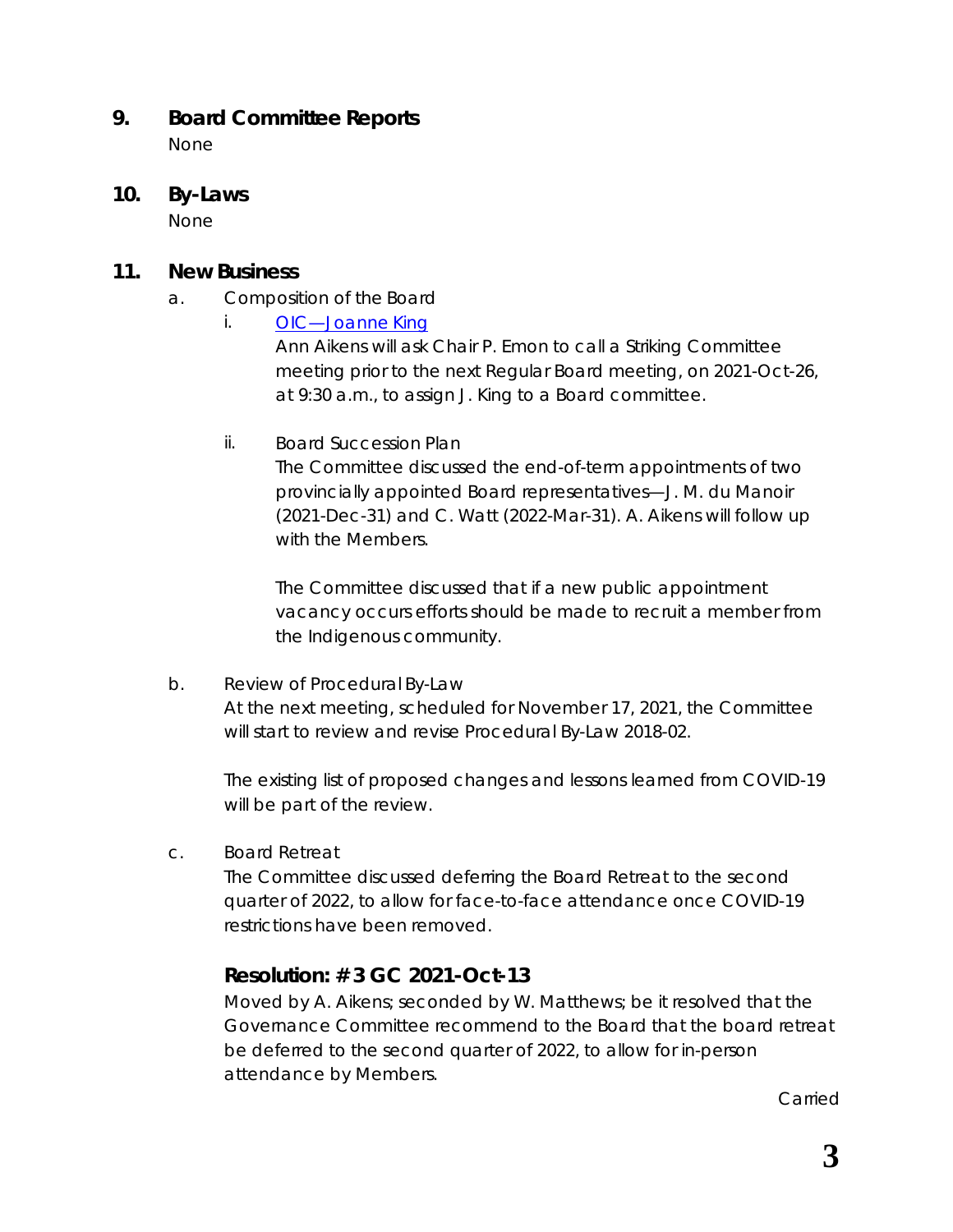- d. Ottawa Public Health AMOH Contract Extension The Committee will ask Dr. Cushman and H. Daly to initiate discussions with Ottawa Public Health regarding the possibility of an extension to the existing service contract, until the end of 2022, and report back to the next Governance Committee meeting.
- e. Continuation of Virtual Meetings until the end of Q1 2022 The Committee discussed the continued need for virtual meetings while dealing with COVID-19.

#### **Resolution: # 4 GC 2021-Oct-13**

Moved by W. Matthews; seconded by A. Aikens; be it resolved that the Governance Committee recommend to the Board the continuation of virtual meetings, until at least the end of Q1 2022.

Carried

At 2:32 p.m., M. Donohue joined the meeting.

f. Staff Appreciation/Christmas

The Committee discussed preparing for staff appreciation at Christmas, similar to last years, that includes a gift card and Christmas greeting card with a hand-written message inside it, on behalf of the Board.

Also, the Committee discussed making plans for an outside spring/summer event, in 2022, to celebrate the opening of the Pembroke Lake Street office, and the extraordinary efforts of our staff during the COVID-19 pandemic.

Chair Aikens will start the preliminary planning and report back through the Governance Committee. This item will be added to the 2022 Board Work Plan.

# **Resolution: # 5 GC 2021-Oct-13**

Moved by W. Matthews; seconded by M. Donohue; be it resolved that the Governance Committee recommend to the Board that sufficient funds be made available for a \$25.00 gift and associated handling fees, for staff appreciation at Christmas, not to exceed \$4,500;

And further, that the Board direct the Chair to write a Christmas greeting, to each staff member, on behalf of the Board.

Carried